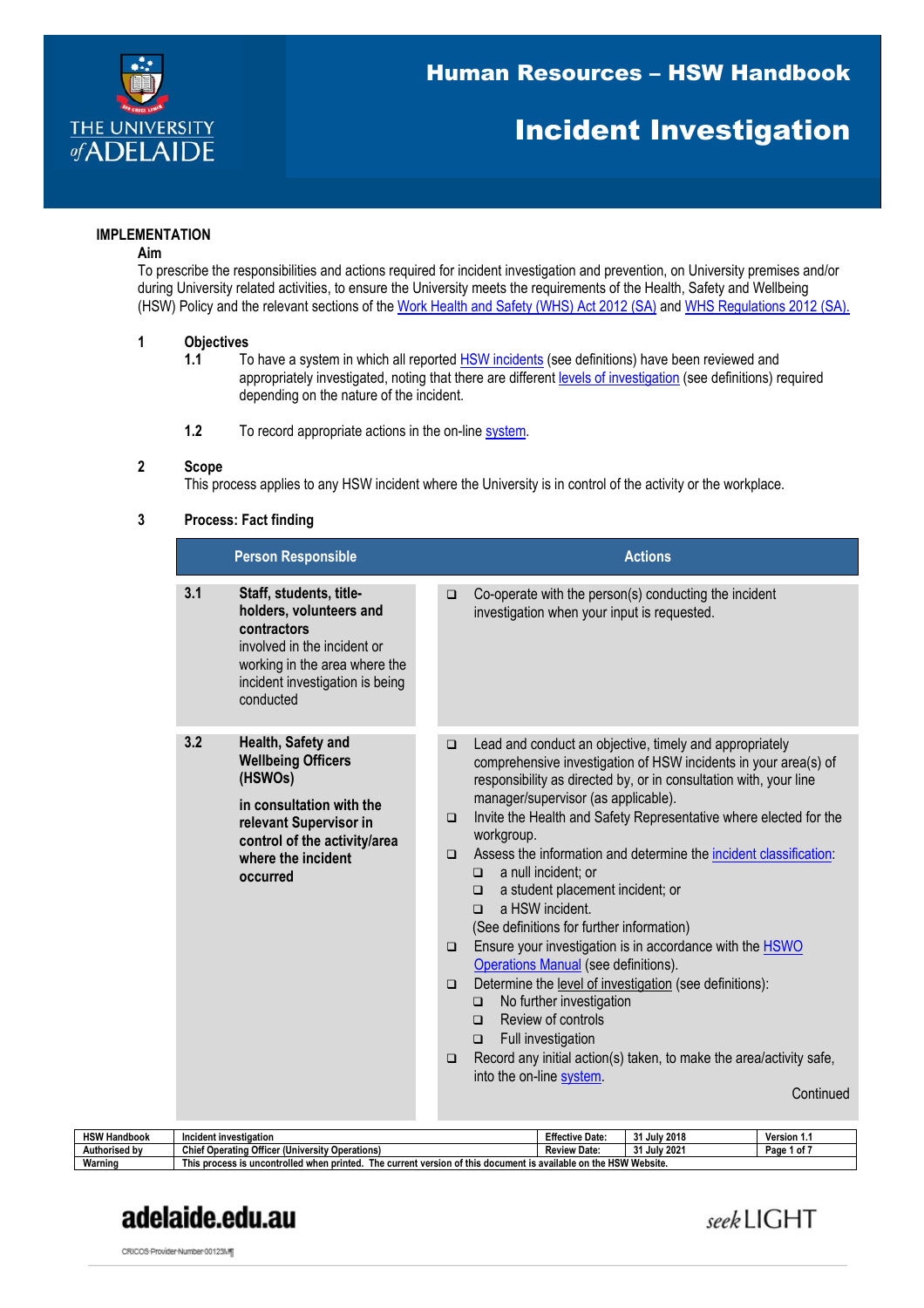

## **3 Process: Fact finding (Continued)**

|     | <b>Person Responsible</b>                                                                                                                                                                         | <b>Actions</b>                                                                                                                                                                                                                                                                                                                                                                                                                                                                                                                                                                      |
|-----|---------------------------------------------------------------------------------------------------------------------------------------------------------------------------------------------------|-------------------------------------------------------------------------------------------------------------------------------------------------------------------------------------------------------------------------------------------------------------------------------------------------------------------------------------------------------------------------------------------------------------------------------------------------------------------------------------------------------------------------------------------------------------------------------------|
| 3.2 | Health, Safety and<br><b>Wellbeing Officers</b><br>(HSWOs)<br>in consultation with the<br>relevant Supervisor in<br>control of the activity/area<br>where the incident<br>occurred<br>(Continued) | Ensure investigation records (e.g. evidence gathered including<br>$\Box$<br>photos, risk assessments, proficiency/training records, safe<br>operating procedures) including notes from any incident debriefs<br>are attached to the incident report in the on-line system.<br>Incidents relating to contractors engaged for construction work<br>Liaise with the relevant University Contract/Project Manager from<br>$\Box$<br><b>Capital Projects or Service Delivery.</b><br>Notifiable incident investigations<br>In addition to the above, refer to the actions in Section 3.5 |
| 3.3 | Supervisor in control of the<br>activity/area where the<br>incident occurred                                                                                                                      | Attend the incident site to assist in the investigation where<br>$\Box$<br>required.<br>Provide any documents requested by the HSWO as part of the<br>$\Box$<br>investigation process.<br>Address any identified inappropriate behaviours or failure to follow<br>$\Box$<br>safety work instructions by staff and students.                                                                                                                                                                                                                                                         |
| 3.4 | <b>Line Supervisor of the</b><br><b>HSWO</b>                                                                                                                                                      | Ensure HSWO's are conducting timely and appropriate HSW<br>$\Box$<br>incident investigations.                                                                                                                                                                                                                                                                                                                                                                                                                                                                                       |

**Notifiable Incident Investigation (in addition to the above)**

| 3.5 | Health, Safety and<br><b>Wellbeing Officers</b><br>(HSWOs)<br>in consultation with the<br>relevant Supervisor in<br>control of the activity/area<br>where the incident<br>occurred | $\Box$<br>$\Box$<br>$\Box$<br>$\Box$<br>$\Box$ | Ensure the investigation of a Notifiable Incident is treated as a<br>priority.<br>Contact and take advice from the Senior HSW Advisor.<br>If safe: Attend the incident site to conduct the investigation<br>(e.g. to take photos, identify the plant/equipment), but do not<br>remove or interfere with the incident site (including any plant,<br>substance, structure or thing associated with the incident) until a<br>SafeWork SA inspector arrives at the site or directs otherwise<br>(whichever is earlier).<br>Identify the workers who were involved in the incident and any<br>other stakeholders (including witnesses) and note any key points<br>from their recollections of the incident.<br>Continue to preserve the site, where instructed by SafeWork SA,<br>(e.g. lock-out, signage and communication), until the SafeWork SA<br>inspector directs otherwise. |
|-----|------------------------------------------------------------------------------------------------------------------------------------------------------------------------------------|------------------------------------------------|--------------------------------------------------------------------------------------------------------------------------------------------------------------------------------------------------------------------------------------------------------------------------------------------------------------------------------------------------------------------------------------------------------------------------------------------------------------------------------------------------------------------------------------------------------------------------------------------------------------------------------------------------------------------------------------------------------------------------------------------------------------------------------------------------------------------------------------------------------------------------------|
|     |                                                                                                                                                                                    | $\Box$                                         | Where appropriate<br>Handover the lead of the investigation to the Senior HSW Advisor.                                                                                                                                                                                                                                                                                                                                                                                                                                                                                                                                                                                                                                                                                                                                                                                         |
|     |                                                                                                                                                                                    | $\Box$<br>$\Box$<br>$\Box$                     | If an Improvement or Prohibition Notice is issued by SafeWork SA<br>as part of their investigation<br>Ensure that a copy of the notice is displayed in a prominent place<br>at/or near the workplace where the work is being carried out or<br>that is affected by the notice.<br>Inform your line supervisor and the <b>Senior HSW Advisor</b> (if they<br>are not aware).<br>Attach a copy of the notice to the incident in the on-line system.                                                                                                                                                                                                                                                                                                                                                                                                                              |

| <b>HSW Handbook</b> | Incident investigation                                                    | <b>Effective Date:</b>             | 2018<br>24<br>Julv.        | Version 1.      |
|---------------------|---------------------------------------------------------------------------|------------------------------------|----------------------------|-----------------|
| Authorised by       | <b>Chief Operating Officer</b>                                            | <b>Review Date:</b>                | 202'<br>$^{\circ}$<br>Julv | --<br>Page 2 of |
| Warning             | t version<br>This process is uncontrolled when printed.<br>rrent:<br>ne c | ו of this document is available on | "Website.<br>the HSW       |                 |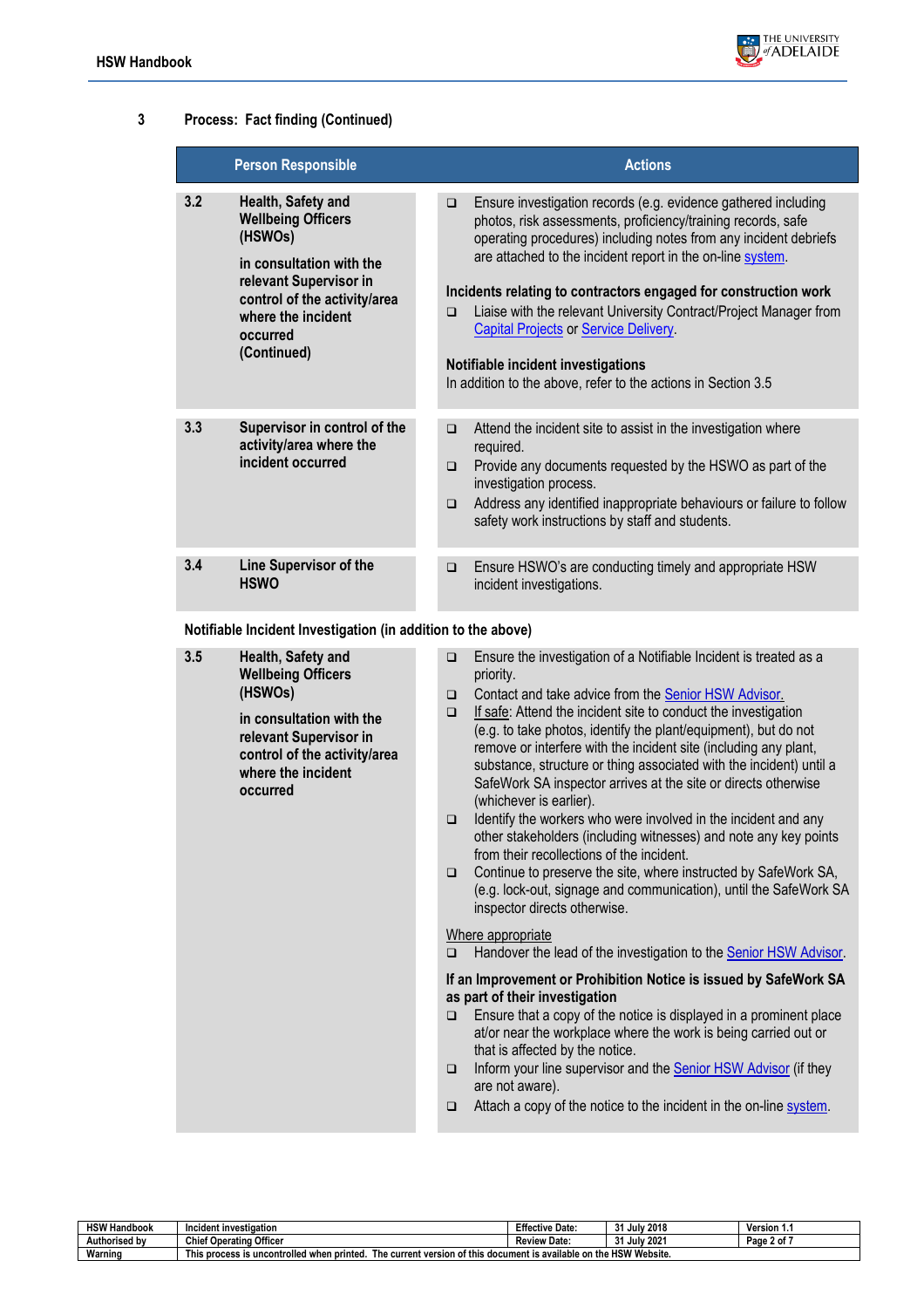

#### **4 Process: Where a ["Review of controls"](#page-5-2) (see definitions) is selected by the HSWO**

|     | <b>Person Responsible</b>                                                                                                | <b>Actions</b>                                                                                                                                                                                                                                                                                                                                                                                                                                                                                                                                                                                                                                                                                                                                                                                                                                                                                                                                                                                                                                                                                                                                                                                                                                                       |
|-----|--------------------------------------------------------------------------------------------------------------------------|----------------------------------------------------------------------------------------------------------------------------------------------------------------------------------------------------------------------------------------------------------------------------------------------------------------------------------------------------------------------------------------------------------------------------------------------------------------------------------------------------------------------------------------------------------------------------------------------------------------------------------------------------------------------------------------------------------------------------------------------------------------------------------------------------------------------------------------------------------------------------------------------------------------------------------------------------------------------------------------------------------------------------------------------------------------------------------------------------------------------------------------------------------------------------------------------------------------------------------------------------------------------|
| 4.1 | Supervisor in control of the<br>activity/area where the<br>incident occurred<br>Supported as needed by<br>the local HSWO | In consultation with the worker(s) who conduct the activity:<br>Review the existing risk assessment.<br>$\Box$<br>Identify the control measures that failed, were not in place or<br>$\Box$<br>were not followed.<br>Determine appropriate control measures, in accordance with the<br>$\Box$<br>Hierarchy of Control to eliminate or minimise the risk of a<br>recurrence (e.g. by isolating the workers from the hazard, by<br>changing the way the work is done, documenting/revising a<br>Safe Operating Procedure, improving the provision of<br>information, instruction or training required, protecting the<br>worker with Personal Protective Equipment, in order to complete<br>the activity safely).<br>Amend the risk assessment (if required) based on the review<br>$\Box$<br>and provide a copy to the HSWO to attach to the incident report<br>in the on-line system.<br>Inform the HSWO of any actions that are not immediately<br>$\Box$<br>completed for entering, by the HSWO, into the on-line system.<br>Communicate any changes to the risk assessment and control<br>$\Box$<br>measures to all workers who conduct the activity (if required).<br>Monitor that the workers you supervise are implementing the<br>$\Box$<br>control measures. |
| 4.2 | Health, Safety and<br><b>Wellbeing Officers</b><br>(HSWOs)                                                               | Ensure the review of control measures is in accordance with the<br>$\Box$<br><b>HSWO Operations Manual (see definitions).</b><br>Ensure that any actions are appropriately entered into on-line<br>$\Box$<br>system.                                                                                                                                                                                                                                                                                                                                                                                                                                                                                                                                                                                                                                                                                                                                                                                                                                                                                                                                                                                                                                                 |

## **5 Process: Where a ["Full investigation"](#page-5-3) (see definitions) is selected by the HSWO**

**Warning This process is uncontrolled when printed. The current version of this document is available on the HSW Website.**

| 5.1<br>Health, Safety and<br>Consider the facts gathered and identify what contributing<br>$\Box$<br><b>Wellbeing Officers</b><br>factors led to the incident (see definitions).<br>(HSWOs)<br>Identify suitable corrective actions that address the factors in<br>$\Box$<br>accordance with the Hierarchy of Control (see definitions) to<br>in consultation with the<br>prevent a recurrence.<br>relevant Supervisor in<br>Consider wider implications and take steps to check if similar<br>$\Box$<br>control of the activity/area<br>problems exist elsewhere or similar incidents have happened<br>where the incident occurred<br>before. (Actions may need to be broader than just in the area<br>where the incident occurred.)<br>$\Box$<br>needs to be informed.<br>(Note: Where the Full investigation identifies a "Review of controls"<br>is required, please also follow the actions set out in Section 4.)<br>5.2<br>Health, Safety and<br>Complete a Safety Investigation Report which includes:<br>$\Box$<br><b>Wellbeing Officers</b><br>a summary of key points;<br>$\Box$<br>(HSWOs)<br>all the factors (causes) identified and level of risk;<br>$\Box$<br>recommended actions to address the factors.<br>$\Box$<br>Forward a copy of the report to the Head of School/Branch and<br>$\Box$<br>Executive (for a notifiable incident).<br>Seek approval for the recommended investigation actions (if<br>$\Box$<br>unsure of who to gain approval from, consult your line manager<br>or supervisor).<br><b>HSW Handbook</b><br>Incident investigation |  |  | <b>Person Responsible</b> | <b>Actions</b> |                                                              |                        |              |             |  |
|-------------------------------------------------------------------------------------------------------------------------------------------------------------------------------------------------------------------------------------------------------------------------------------------------------------------------------------------------------------------------------------------------------------------------------------------------------------------------------------------------------------------------------------------------------------------------------------------------------------------------------------------------------------------------------------------------------------------------------------------------------------------------------------------------------------------------------------------------------------------------------------------------------------------------------------------------------------------------------------------------------------------------------------------------------------------------------------------------------------------------------------------------------------------------------------------------------------------------------------------------------------------------------------------------------------------------------------------------------------------------------------------------------------------------------------------------------------------------------------------------------------------------------------------------------------------------|--|--|---------------------------|----------------|--------------------------------------------------------------|------------------------|--------------|-------------|--|
|                                                                                                                                                                                                                                                                                                                                                                                                                                                                                                                                                                                                                                                                                                                                                                                                                                                                                                                                                                                                                                                                                                                                                                                                                                                                                                                                                                                                                                                                                                                                                                         |  |  |                           |                | Consider, once the investigation has been completed who else |                        |              |             |  |
|                                                                                                                                                                                                                                                                                                                                                                                                                                                                                                                                                                                                                                                                                                                                                                                                                                                                                                                                                                                                                                                                                                                                                                                                                                                                                                                                                                                                                                                                                                                                                                         |  |  |                           |                |                                                              |                        |              |             |  |
| Authorised bv<br><b>Chief Operating Officer</b><br>31 July 2021<br>Page 3 of 7<br><b>Review Date:</b>                                                                                                                                                                                                                                                                                                                                                                                                                                                                                                                                                                                                                                                                                                                                                                                                                                                                                                                                                                                                                                                                                                                                                                                                                                                                                                                                                                                                                                                                   |  |  |                           |                |                                                              | <b>Effective Date:</b> | 31 July 2018 | Version 1.1 |  |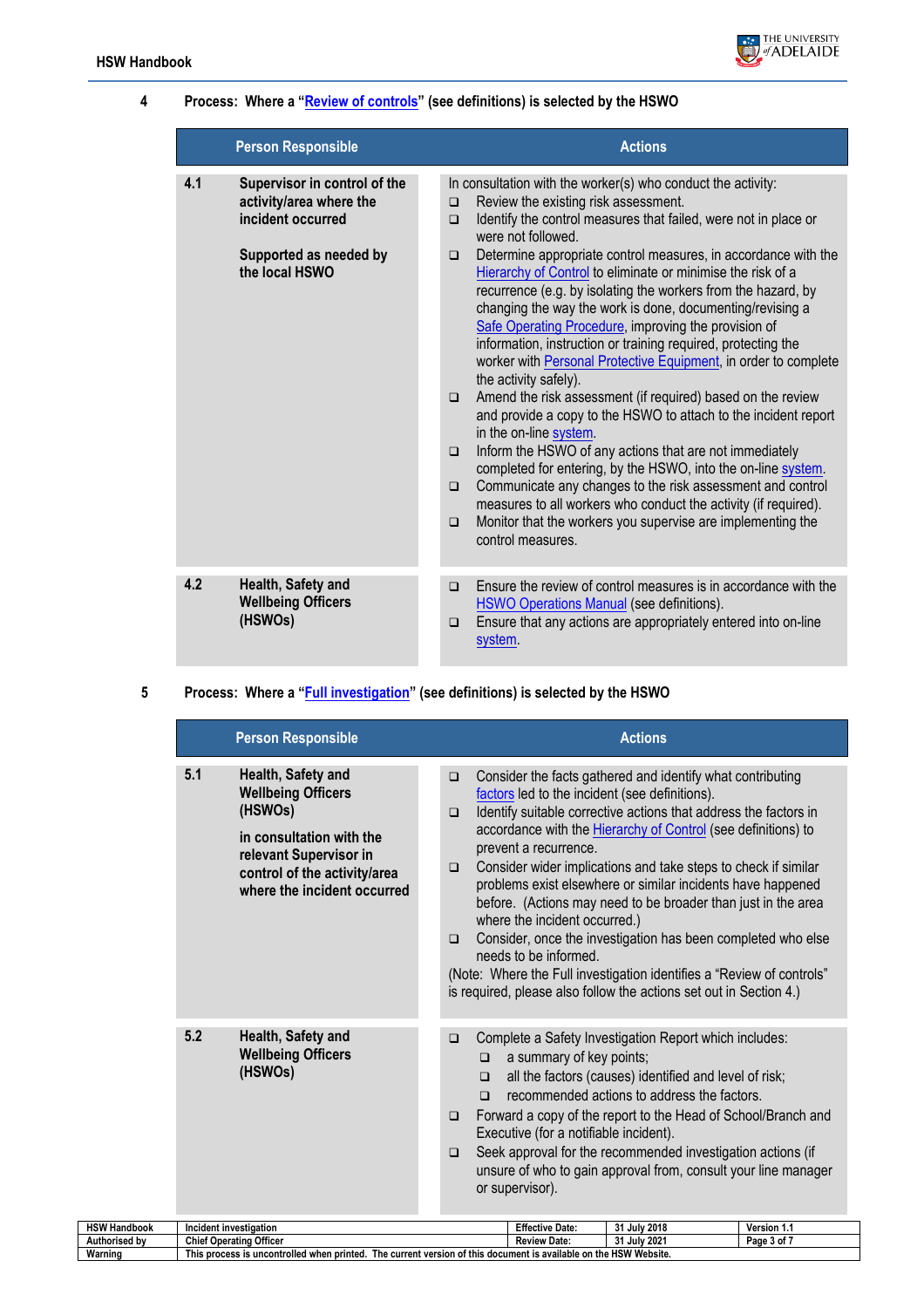

#### **6 Process: Actions arising from a "Full investigation"**

|     | <b>Person Responsible</b>                                                                                  |                  | <b>Actions</b>                                                                                                                                                                                                                                                     |
|-----|------------------------------------------------------------------------------------------------------------|------------------|--------------------------------------------------------------------------------------------------------------------------------------------------------------------------------------------------------------------------------------------------------------------|
| 6.1 | Health, Safety and<br><b>Wellbeing Officers</b><br>(HSWOs)<br>in consultation with your<br>line Supervisor | $\Box$<br>$\Box$ | Enter and assign the agreed corrective action(s) required in the<br>on-line system.<br>Monitor corrective actions until completion.                                                                                                                                |
| 6.2 | Supervisor in control of the<br>activity/area where the<br>incident occurred                               | $\Box$<br>$\Box$ | Undertake any corrective actions assigned during the<br>investigation in consultation with staff/students who undertake the<br>activity/work in the area.<br>Ensure corrective actions are attended to within the specified<br>timeframes to prevent a recurrence. |

#### **7 Process: For an [Improvement Notice or](#page-4-4) Prohibition Notice (see definitions)**

|     | <b>Person Responsible</b>                                                                                                | <b>Actions</b>                                                                                                                                                                                                                                                                                                                                                                                                                                                                                                                                                                                                                                                                                                                 |
|-----|--------------------------------------------------------------------------------------------------------------------------|--------------------------------------------------------------------------------------------------------------------------------------------------------------------------------------------------------------------------------------------------------------------------------------------------------------------------------------------------------------------------------------------------------------------------------------------------------------------------------------------------------------------------------------------------------------------------------------------------------------------------------------------------------------------------------------------------------------------------------|
| 7.1 | Supervisor in control of the<br>activity/area where the<br>incident occurred<br>Supported as needed by<br>the local HSWO | If a Prohibition Notice or Improvement Notice is issued by<br>SafeWork SA as part of their investigation<br>Take advice from the Senior HSW Advisor.<br>$\Box$<br>Ensure the completion of action(s), as directed by the SafeWork<br>$\Box$<br>SA inspector, to remedy the contravention before the specified<br>date on the notice.<br>Ensure the notice is signed by the person who was issued the<br>$\Box$<br>notice and returned to the SafeWork SA inspector to certify that<br>the requirements of the notice have been complied with, before<br>the specified date on the notice.<br>Ensure that a copy of the signed notice is provided to the HSWO<br>$\Box$<br>for attaching to the incident in the on-line system. |
| 7.2 | <b>HSWO</b>                                                                                                              | Ensure that completed actions and a copy of the signed notice<br>$\Box$<br>are entered and attached in the on-line system.                                                                                                                                                                                                                                                                                                                                                                                                                                                                                                                                                                                                     |
| 7.3 | <b>Associate Director, HSW</b><br>(or delegate)                                                                          | Provide SafeWork SA with any investigation documents<br>$\Box$<br>requested and if applicable, any signed and completed<br>Prohibition/Improvement notices.<br>Maintain a Notifiable Incident records management file which<br>$\Box$<br>includes a copy of all investigation documents.                                                                                                                                                                                                                                                                                                                                                                                                                                       |

### **8 Performance Measures**

Human Resources will use performance measures to assist in identifying areas of success and/or where corrective action is required to meet the objectives and targets of this process. The level of compliance with the chapter and effectiveness will be determined during the internal audit process.

| <b>HSW H</b><br>Handbook | Incident investigation                                                            | <b>Effective Date:</b>                      | 2018<br>24<br>. Julv<br>u          | <b>Version 1</b> |
|--------------------------|-----------------------------------------------------------------------------------|---------------------------------------------|------------------------------------|------------------|
| Authorised by            | Officer<br>Chief<br>f Operating                                                   | <b>Review</b><br>Date:                      | July 2021<br>24<br>$\cdot$ $\cdot$ | 4 of<br>Page     |
| Warning                  | The current version of this<br>Thi:<br>s uncontrolled when printed.<br>process is | s document is available on the HSW Website. |                                    |                  |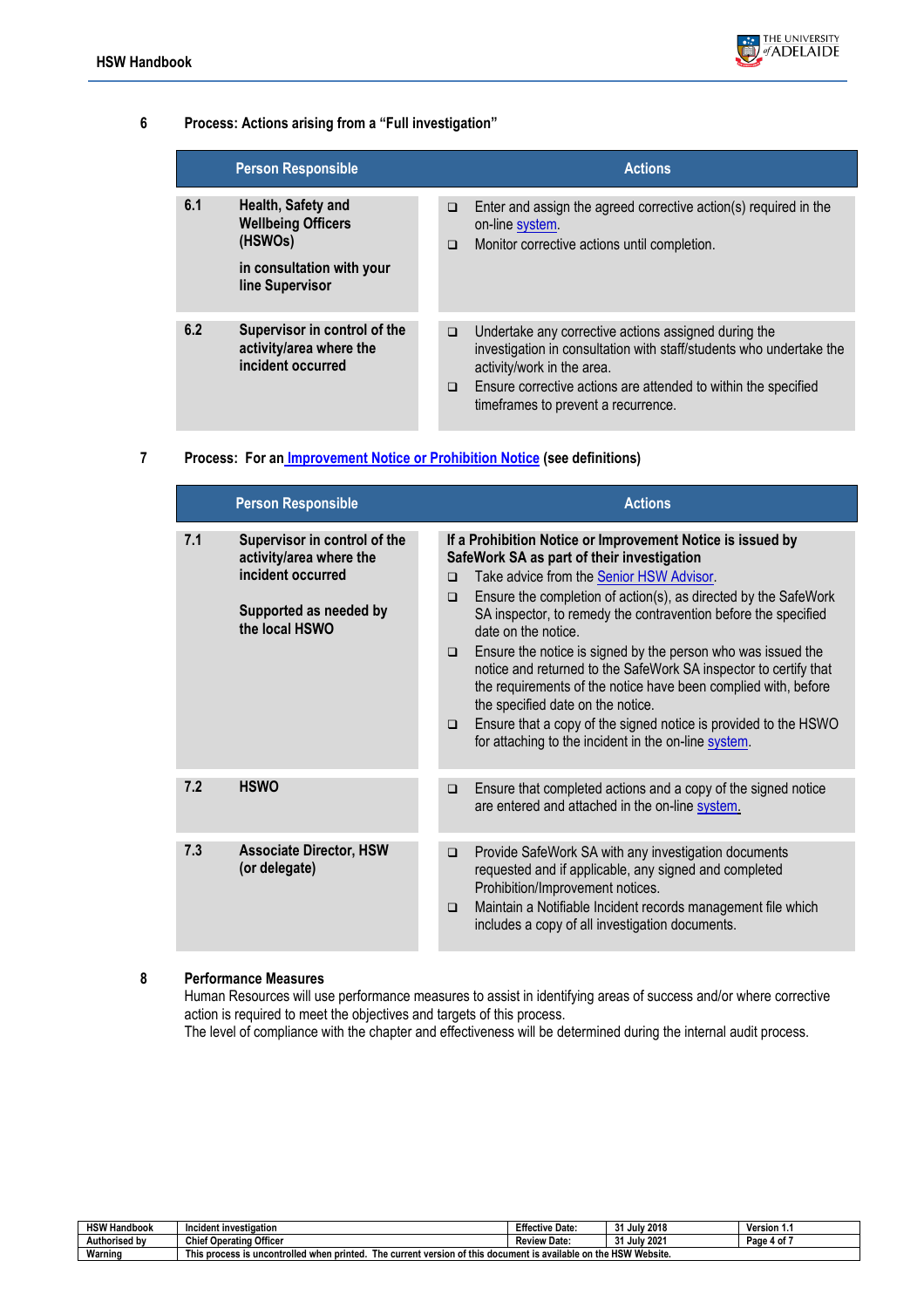

#### **9 Definitions**

<span id="page-4-1"></span>**Control measure**, in relation to a risk to health and safety, Means a measure to eliminate or minimise the risk.

<span id="page-4-3"></span>**Factors** (which contributed to the incident)

- Failure of a process to provide information, instruction and training
- Inappropriate conduct or behaviour
- Failure to appropriately supervise
- Failure to appropriately manage/control contractors
- Failure to effectively control a hazard
- Poor housekeeping
- Failure to follow safe work procedures
- Failure to report incidents
- Plant/Equipment/Material not fit for purpose
- Failure to appropriately maintain plant/equipment
- Infrastructure/facilities not fit for the activity being undertaken
- Failure to identify a hazard
- Failure to appropriately assess a hazard (conduct an effective risk assessment).

#### <span id="page-4-2"></span>**Hierarchy of control measures [WHS Regulations 2012 (SA) Section 36]**

This regulation applies if it is not reasonably practicable to eliminate the risk to health and safety.

The University must minimise risks, so far as is reasonably practicable, by doing 1 or more of the following:

- (a) substituting (wholly or partly) the hazard giving rise to the risk with something that gives rise to a lesser risk;
- (b) isolating the hazard from any person exposed to it (e.g. erecting barriers, relocating the activity);
- (c) implementing engineering controls (e.g. a control that is physical in nature, including a mechanical device/process.)

If a risk then remains - the University must minimise the remaining risk, so far as is reasonably practicable, by implementing administrative controls (e.g. a method of work, a [safe operating procedure,](https://www.adelaide.edu.au/hr/hsw/hsw-faqs/hazard-management-faqs) [provision of information/](https://www.adelaide.edu.au/hr/hsw/hsw-policy-handbook/hsw-information-instruction-training-handbook-chapter) [instruction/training\)](https://www.adelaide.edu.au/hr/hsw/hsw-policy-handbook/hsw-information-instruction-training-handbook-chapter).

If a risk then remains - the University must minimise the remaining risk, so far as is reasonably practicable, by ensuring the provision and use of suitable [personal protective equipment.](https://www.adelaide.edu.au/hr/hsw/hsw-policy-handbook/personal-protective-equipment-handbook-chapter)

A combination of the controls set out may be used to minimise risks so far as is reasonably practicable if a single control is not sufficient for the purpose.

#### <span id="page-4-0"></span>**HSW Incident**

A HSW incident is a safety notification (hazard, near miss, injury/illness) that occurs in an area or location that the University controls or owns, or is an activity that the University directly controls (such as a field activity). It can be an incident involving staff, volunteers, students, members of the public or contractors**.**

#### **HSW Officer Operations Manual**

An internal restricted on-line manual for professional Health, Safety and Wellbeing Officers, to assist them in their role and provide operational processes and guidance.

#### <span id="page-4-4"></span>**Improvement and Prohibition Notices (issued by SafeWork SA)**

- Improvement notices are written directions requiring a person to fix an issue within a specified time. The inspector will include information on the notice about what must be done to comply with the WHS legislation. The person who receives the notice is responsible for achieving compliance with legislation or dealing with the immediate risk.
- Prohibition notices are written directions prohibiting any activity that will, or is likely to, involve an immediate risk to the health and safety of any individual. If a prohibition notice has been issued, the prohibited activity cannot recommence until an inspector certifies in writing that the risk has been remedied.

| <b>HSW Handbook</b> | Incident investigation                                                                                | <b>Effective Date:</b>                      | I July 2018<br>$^{\circ}$ | Version 1.      |
|---------------------|-------------------------------------------------------------------------------------------------------|---------------------------------------------|---------------------------|-----------------|
| Authorised by       | of Operating Officer<br>Chief                                                                         | <b>Review</b><br>Date:                      | July 2021<br>$^{\circ}$   | ∍5 of ∂<br>Page |
| $\cdots$<br>Narning | $\overline{\phantom{a}}$<br>The current version of this<br>This process is uncontrolled when printed. | s document is available on the HSW Website. |                           |                 |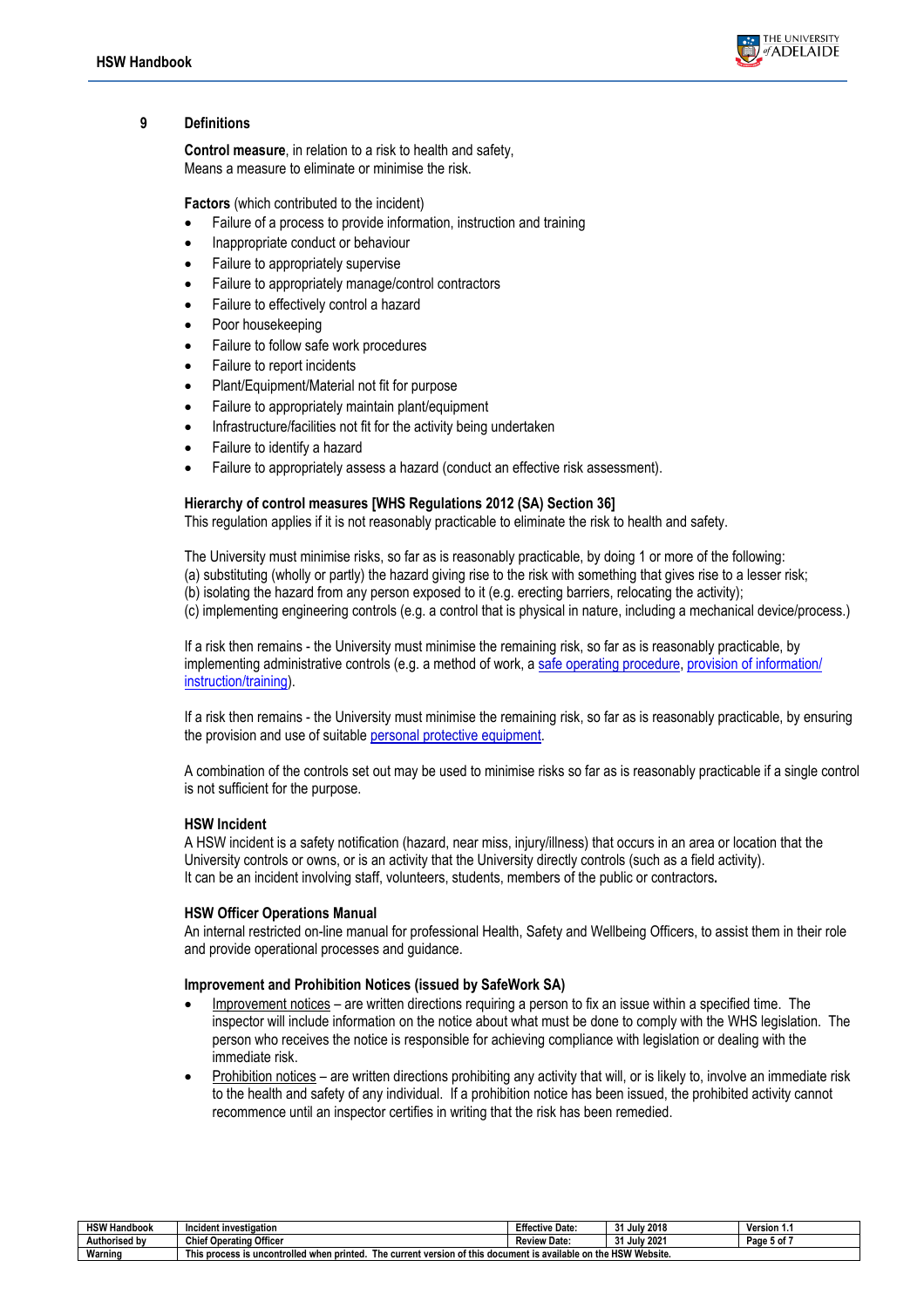

#### **9 Definitions (Continued)**

#### <span id="page-5-1"></span>**Incident classification (on-line system)**

#### Null Incident

A Null Incident is a report which fits into one of the following:

- duplicate of another incident;
- a maintenance issue that does not otherwise constitute a safety issue;
- a waste management issue that does not otherwise constitute a safety issue; or
- a joke entry/prank/hoax.

#### Student Placement Incident

A student placement incident is a safety notification (hazard, near miss, injury/illness) that occurs in a placement area outside of the University's control (e.g. placement in a non-University hospital or vet surgery). Where a student placement is into our own research programs it is not a student placement incident.

#### HSW Incident

A HSW incident is a safety notification (hazard, near miss, injury/illness) that occurs in an area or location that the University controls or owns, or is an activity that the University directly controls (such as a field activity). It can be an incident involving staff, volunteers, students, members of the public or contractors**.**

#### <span id="page-5-0"></span>**Levels of Incident investigation**

#### **No Further Investigation**

Use this where a full investigation is not warranted and there is no need for a review of controls.

- The incident and required actions are simple and straight forward.
- There are no questions that remain unanswered.
- There are no key underlying factors or no value to be derived from recording them.
- There is no need for a written report to the Head of School.

#### <span id="page-5-2"></span>**Review of Controls**

Use this where a full investigation is not warranted but there is a risk assessment that needs review.

- There is a risk assessment.
- Evidence gathered during reporting indicates that injury or near miss occurred despite following the controls.
- Despite following the controls there was an injury or near miss.

#### <span id="page-5-3"></span>**Full Investigation**

- There are questions needed to determine if there are key underlying factors that constitute root causes.
- Evidence gathered during reporting indicates there are system failures that need analysis (e.g. someone not trained who should have been).
- Evidence gathered during reporting indicates there are failures by workers to do something they ought to have done (e.g. lack of hazard management where required).
- There is a need for a written report for the Head of School.

#### **Near Miss**

An unplanned event that did not result in injury, illness or damage but had the potential to do so. Only a fortunate break in the chain of events prevented an injury or damage.

A near miss includes a Hazard Notification whereby an uncontrolled hazardous situation is identified prior to the involvement of any worker (e.g. Ceiling tiles hanging loose or an electricity failure due to a faulty toaster).

| <b>HSW Handbook</b> | Incident investigation                                                                                                                           | <b>Effective Date:</b> | I July 2018<br><br>، س               | Version 1.         |  |
|---------------------|--------------------------------------------------------------------------------------------------------------------------------------------------|------------------------|--------------------------------------|--------------------|--|
| Authorised by       | Officer<br>Chief<br>f Operating                                                                                                                  | <b>Review Date:</b>    | <b>July 2021</b><br>$^{\circ}$<br>٠. | . .<br>Page 6 of a |  |
| Warning             | <b>This</b><br>s document is available on the HSW Website.<br>t version of this<br>trolled when printed.<br>process is uncontr<br>The<br>current |                        |                                      |                    |  |